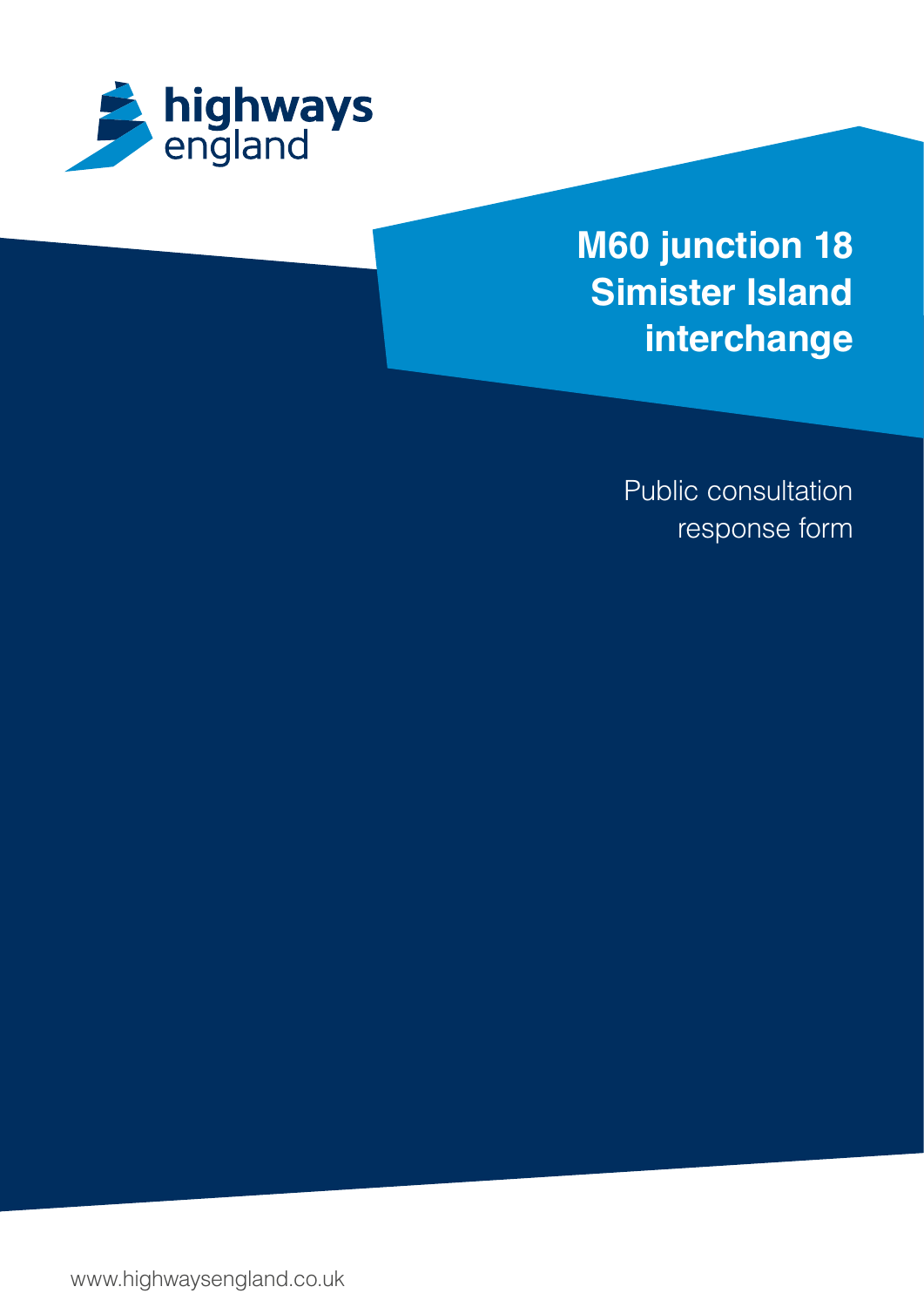Please share your views with us by completing this response form and posting it to us using our freepost address: FREEPOST M60 J18 SIMISTER ISLAND

You can also fill out a copy of this response form online via our webpage found at: highwaysengland.co.uk/m60-j18-simister-island

**Please provide your name, address and email address.** If you'd prefer your comments to be anonymous, please just provide your postcode so we can understand where you live in relation to the scheme.

| . Postcode: |
|-------------|
|             |

**Please tick if you would like to receive future email updates**

- Yes o No
- **Are you responding on behalf of an organisation?**
	- Yes
	- o No

**If 'Yes' please provide the name of your organisation and your role within it:**

**Organisation name:**..................................................................................................................................

**Role within organisation:**.........................................................................................................................

## Data protection and you

On 25 May 2018, the General Data Protection Regulations (GDPR) came into force. This legislation requires Highways England to explain to consultees, stakeholders and customers how their personal data will be used and stored.

Highways England adheres to the Government's Consultation Principles, the Planning Act 2008 and the Highways Act 1980 as required; and may collect personal data to help shape development of highways schemes.

Personal data collected for the M60 Junction 18 Simister Island Interchange scheme will be processed and retained by Highways England and its appointed

### Under the GDPR regulations you have the right to request the following information from us

- Right of access to the data (Subject Access Request)
- $\blacksquare$  Right for the rectification of errors
- $\blacksquare$  Right to erasure of personal data this is not an absolute right under the legislation
- $\blacksquare$  Right to restrict processing or to object to processing
- $\blacksquare$  Right to data portability

contractors until the scheme is complete. If, at any point, Highways England plans to process the personal data we hold for a purpose other than that for which it was originally collected, we will provide you with information about what that other purpose is. This will be done prior to any further processing taking place. The extra information will include any relevant further information as referred to above, including the right to object to that further processing.

> You have the right to lodge a complaint with the supervisory authority, the Information Commissioners Office.



If you'd like more information about how we manage data, or a copy of our privacy notice, please contact DataProtectionAdvice@highwaysengland.co.uk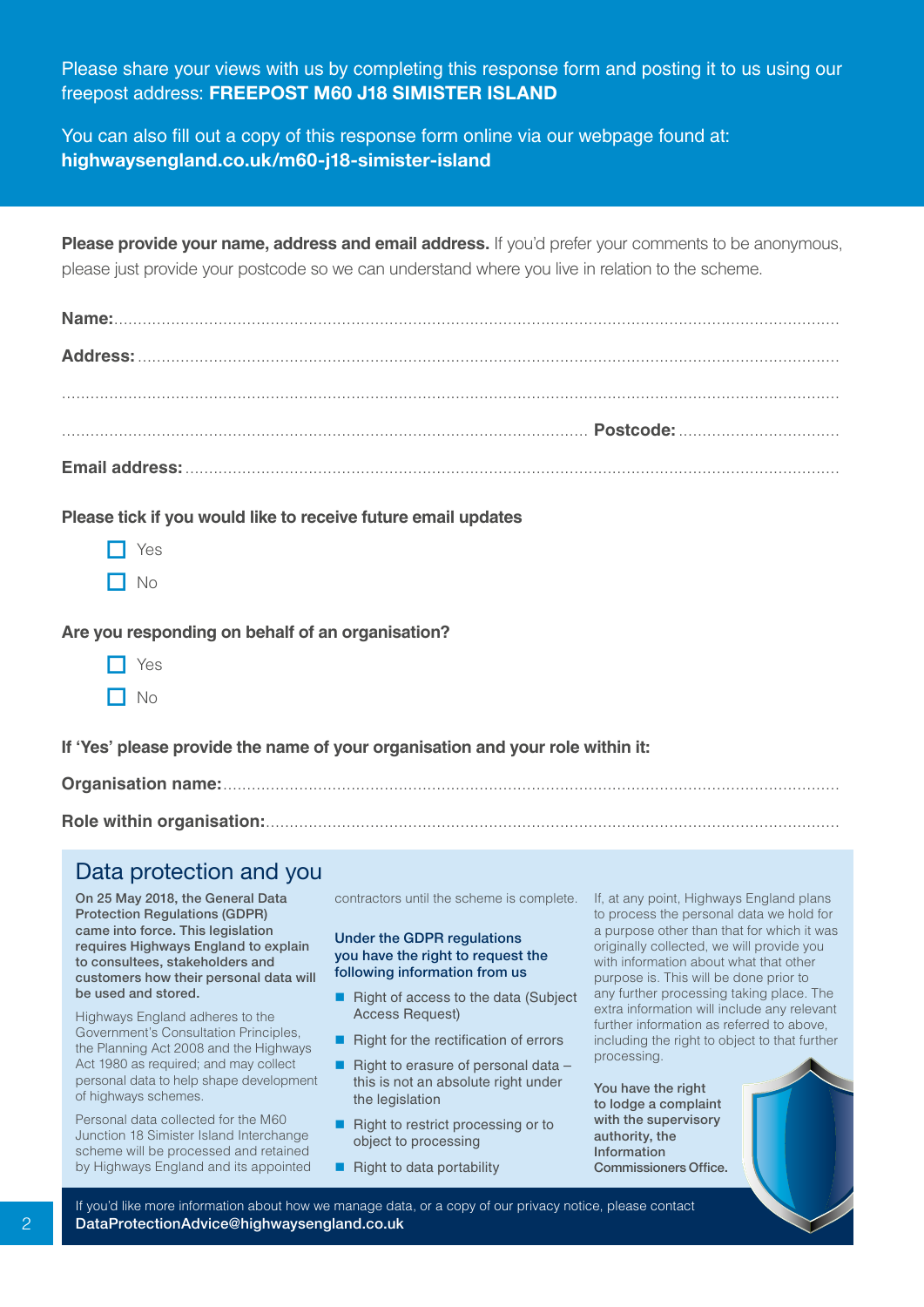- **1.** Please tell us why you usually use this junction: *(tick all that apply):*
	- $\Box$  Travelling to or from work
	- $\Box$  Travelling for business
	- $\Box$  Shopping
	- $\Box$  Leisure/recreation
	- $\Box$  School drop-off/pick-up
	- $\Box$  Long distance journeys (greater than 10 miles)
	- o Other (please specify): .......................................................................................................................
- **2.** Which day(s) of the week do you usually use junction 18 *(tick all that apply):* 
	- $\Box$  Monday
	- $\Box$  Tuesday
	- $\Box$  Wednesday
	- $\Box$  Thursday
	- $\Box$  Friday
	- $\Box$  Saturday
	- $\Box$  Sunday
- **3.** When do you usually travel? *(tick all that apply):* 
	- $\Box$  Weekday morning peak (7am to 9am)
	- $\Box$  Weekday evening peak (5pm to 7pm)
	- $\Box$  Weekday off peak (all other times)
	- $\Box$  Weekends anytime
- **4a.** How satisfied are you with the following elements of travelling through the junction as it is now? *(please tick one answer in each row)*:

|                     | Very<br>dissatisfied | Fairly<br>dissatisfied | Neutral | Fairly satisfied | Very satisfied |
|---------------------|----------------------|------------------------|---------|------------------|----------------|
| Journey time        |                      |                        |         |                  |                |
| Level of congestion |                      |                        |         |                  |                |
| Safety              |                      |                        |         |                  |                |
| Road layout         |                      |                        |         |                  |                |
| Road signs          |                      |                        |         |                  |                |
| Road markings       |                      |                        |         |                  |                |
| Traffic signals     |                      |                        |         |                  |                |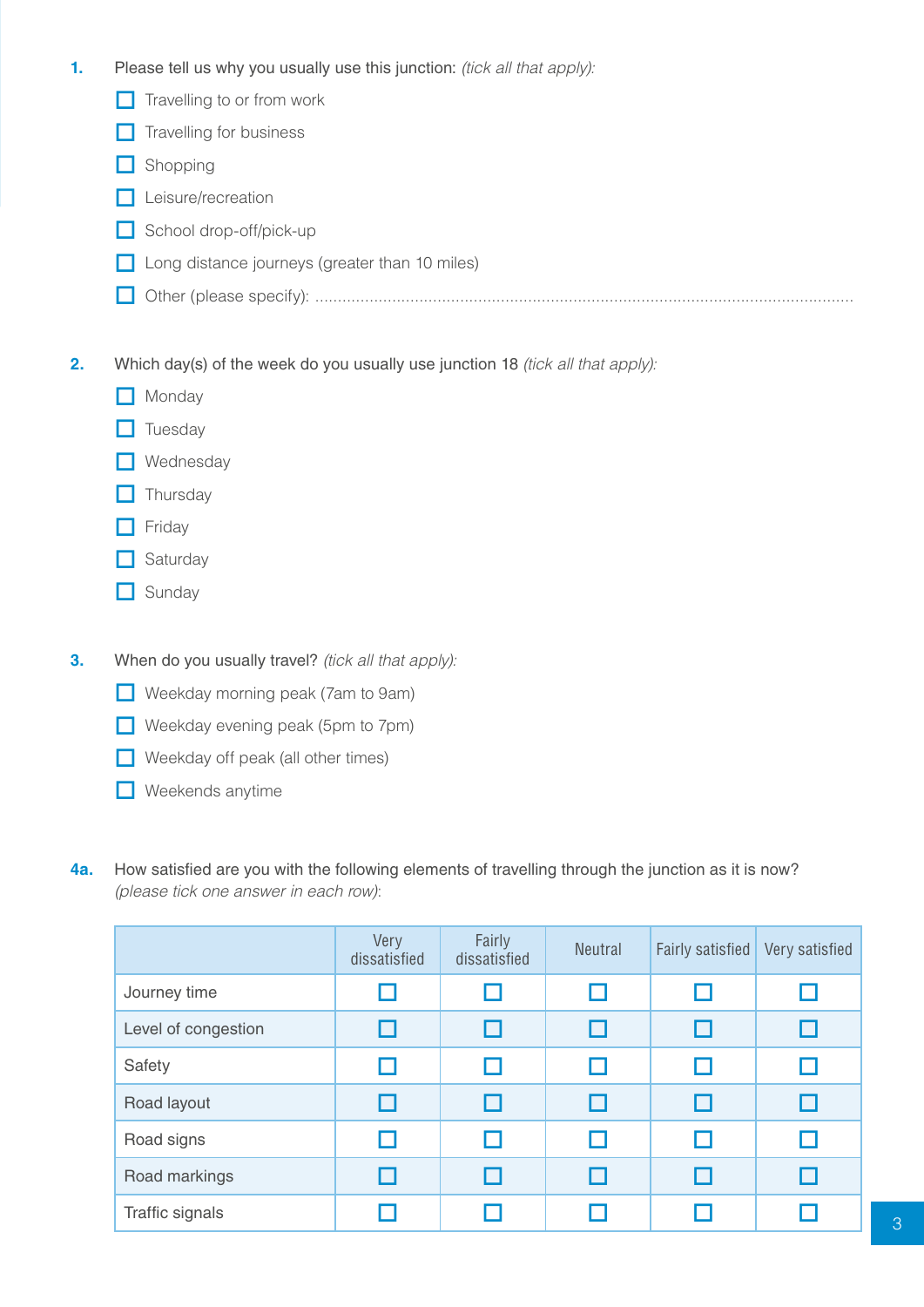**4b.** Please provide us with any further comments you may have on the junction as it is now:

- **5.** How do you normally travel through junction 18 of the M60?
	- $\Box$  Car
	- $\Box$  HGV or LGV
	- $\Box$  Bus or coach
	- $\Box$  Motorcycle
	- o Other (please specify): .......................................................................................................................
- **6.** To what extent do you agree that we need to improve traffic flows through junction 18 of the M60:

| Strongly disagree | <b>Disagree</b> | Neither agree<br>nor disagree | Agree | Strongly agree |
|-------------------|-----------------|-------------------------------|-------|----------------|
|                   |                 |                               |       |                |

## **Northern Loop option** (shown on page 4 of the brochure):

New loop structure from M60 eastbound to M60 southbound, realignment of slip road from M66 southbound to M62 eastbound, new free flow-link from M60 northbound to M60 westbound, conversion of hard shoulders to running lanes between junctions 17 and 18 and renewal of traffic signals, signs and street lighting at junction 18.

**7a.** Please tick one of the following boxes which best represents your views on the Northern Loop option:

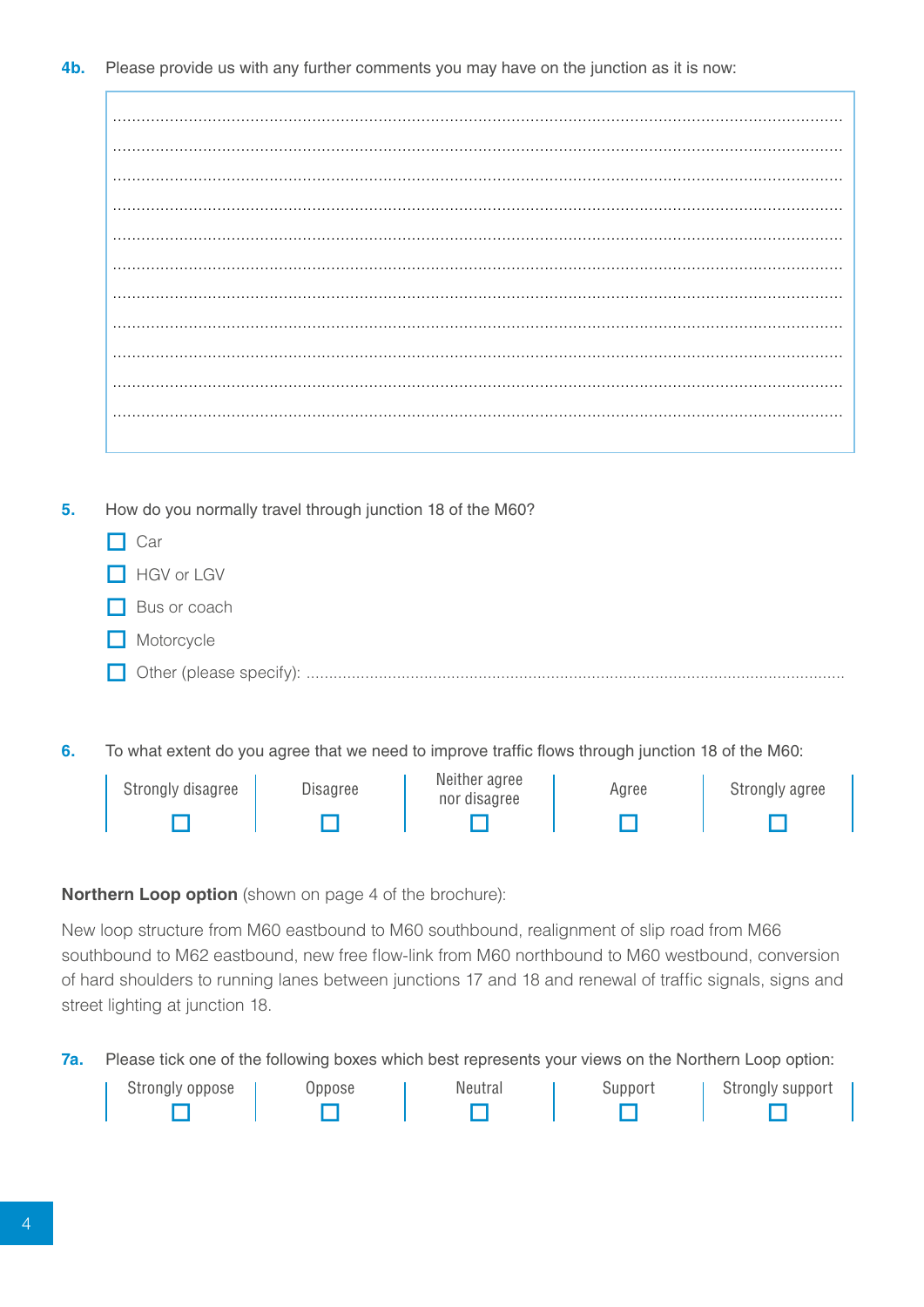**Inner Links option** (shown on page 5 of the brochure):

New free-flow slip road from M60 eastbound to M66 northbound, widening of roundabout at junction 18, new free-flow link from M60 northbound to M60 westbound, conversion of hard shoulders to running lanes.

Please tick one of the following boxes which best represents your views on the Inner Links option: **8a.** 

| Strongly oppose | Jppose | Neutral | Support | Strongly support |
|-----------------|--------|---------|---------|------------------|
|                 |        |         |         |                  |

8b. Please provide any comments you wish to add: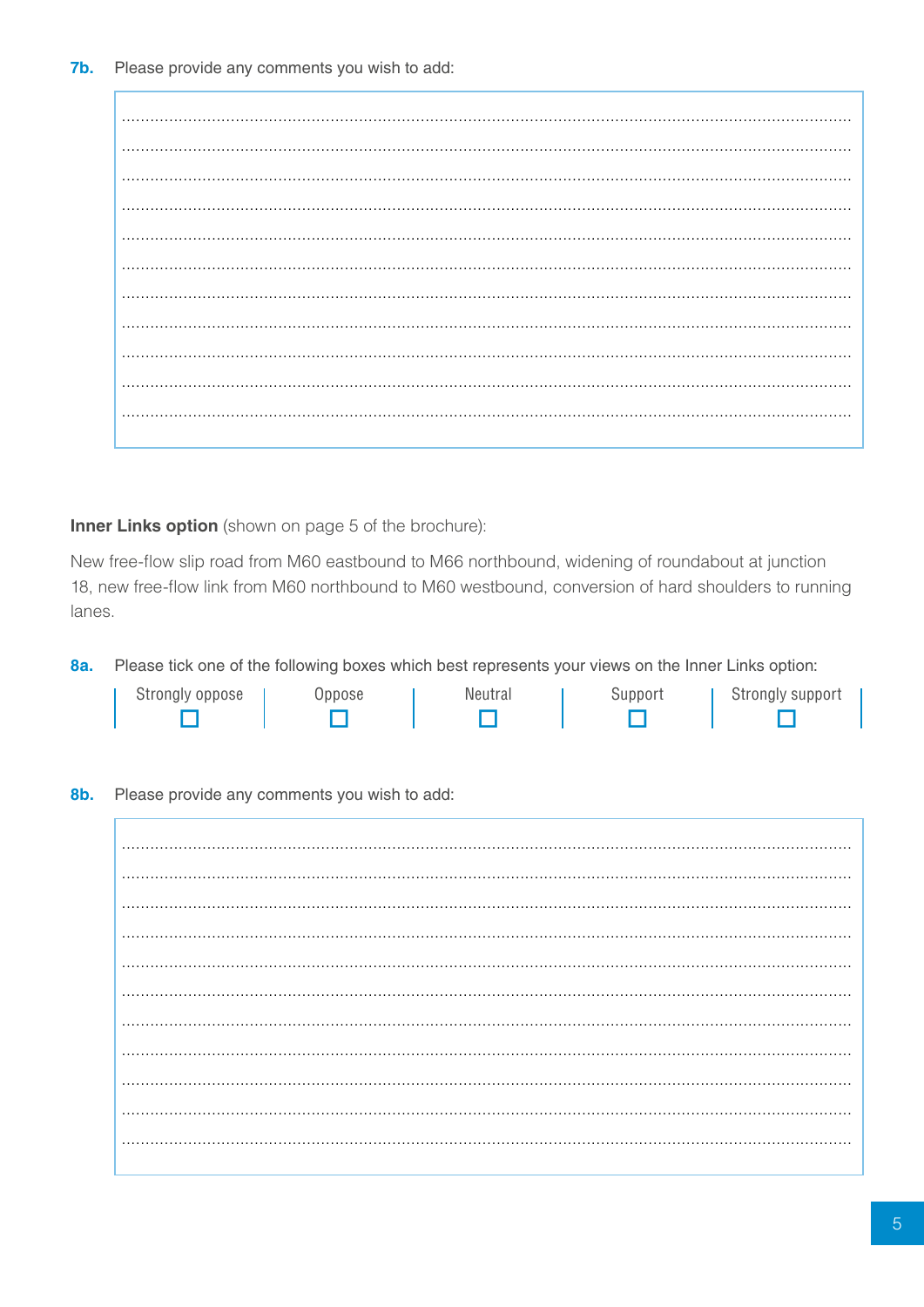9. We would like to know what is important to you. Do you have any concerns about particular issues in relation to this scheme? Please list any issues and your reasons why. (You may include issues such as road safety, journey time, congestion, construction, landscape and scenery, impact on residential properties, air quality and noise)

## To help us improve how we consult in future, we would be grateful if you could answer the questions below.

- $10<sub>1</sub>$ How did you hear about the consultation? (tick all that apply):
	- $\Box$  Brochure received in the post
	- $\Box$  Press release/media
	- $\Box$  Scheme webpage
	- $\Box$  Social media advert
	- $\Box$  Word of mouth
	-
- $11.$ If you have seen our scheme webpage online, did you find it useful and engaging?
	- $\prod$  Yes
	- $\Box$  No
	- $\Box$  I have not seen it or prefer not to say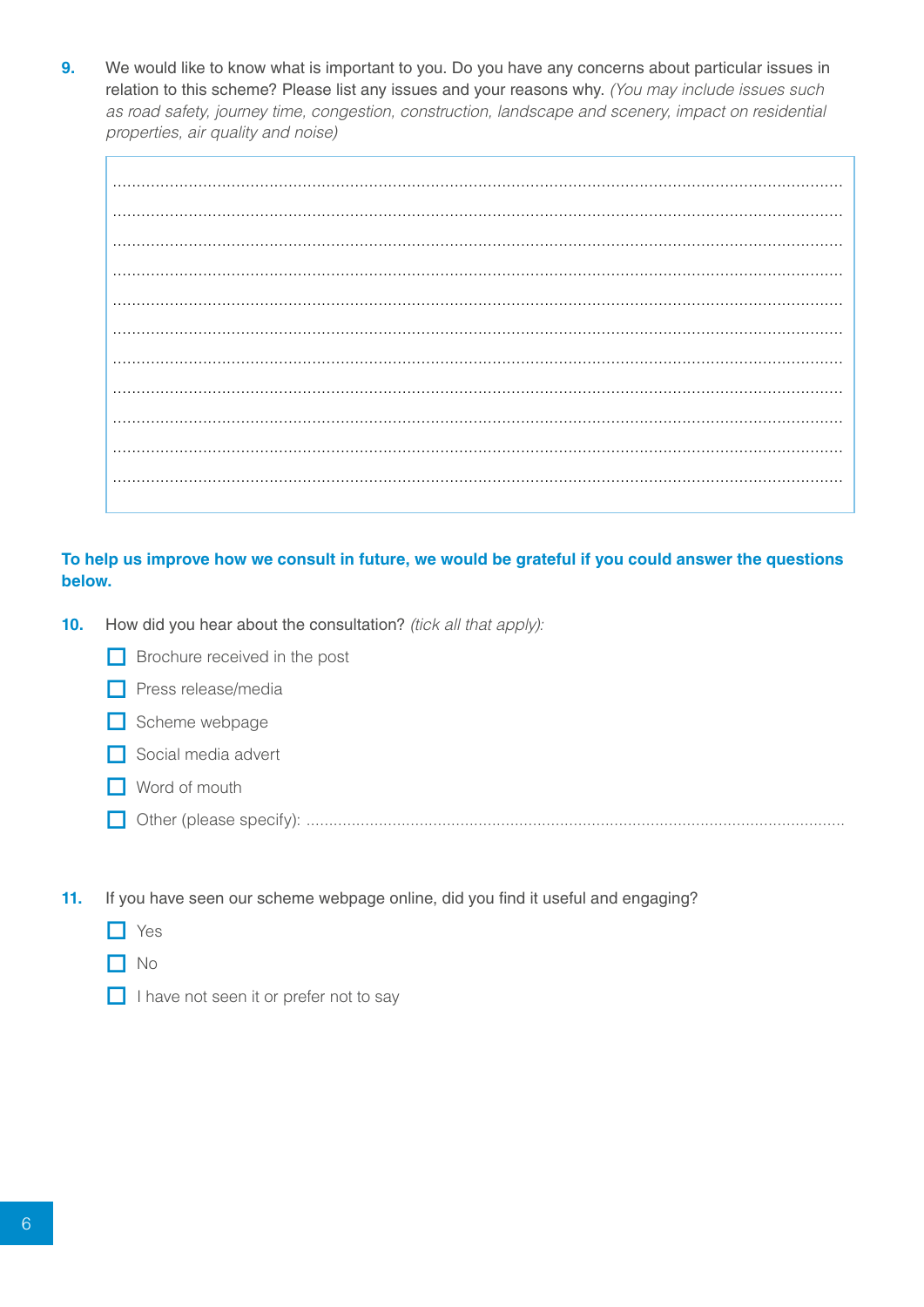| 12. | Which communication channel(s) have you used to find out more about the proposed scheme? |
|-----|------------------------------------------------------------------------------------------|
|     | (tick all that apply):                                                                   |

|     | Scheme webpage                                                                                |
|-----|-----------------------------------------------------------------------------------------------|
|     | Council website                                                                               |
|     | Local press                                                                                   |
|     | Social media                                                                                  |
|     | Not applicable<br>H                                                                           |
|     | H                                                                                             |
|     |                                                                                               |
| 13. | How satisfied are you with the format and information provided in the consultation materials? |

Haven't seen them Very dissastisfied Very satisfied Satisfied Dissatisfied or not applicable  $\Box$  $\Box$  $\Box$ П П

Please provide us with any comments you may have about the information presented within our  $14.$ materials, or the consultation process:

'n

| $\cdots$       |
|----------------|
|                |
|                |
|                |
| .              |
| $\cdots\cdots$ |
|                |
|                |
| .              |
|                |
| $\sim 100$     |
|                |
|                |
| .              |
| .              |
| $\cdots$       |
|                |
| .              |
|                |
| .              |
| 1.1.1.1        |
|                |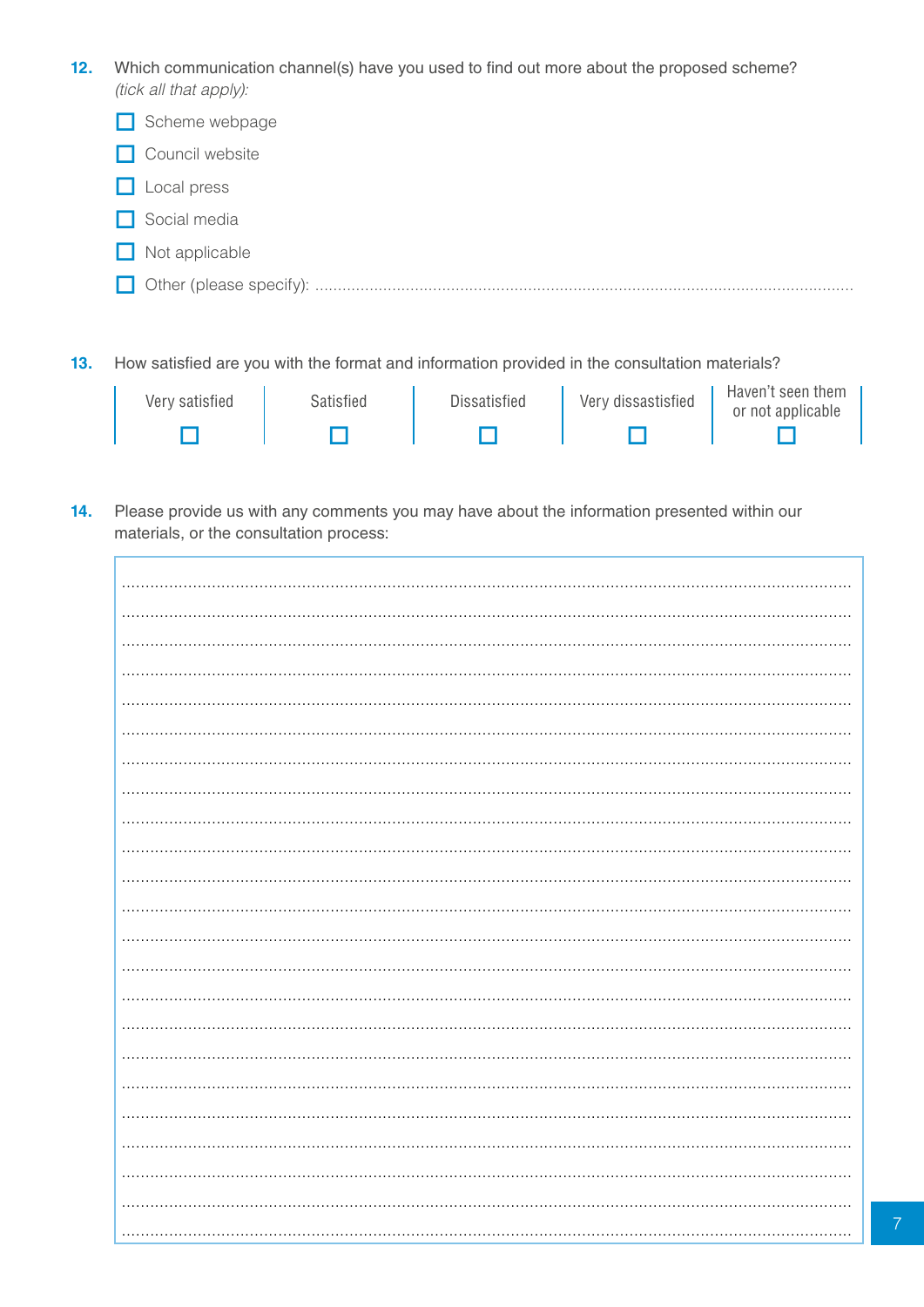Please provide us with any comments on how we can engage with you in the future:  $15.$ 

r

| $\ldots$ |
|----------|
|          |
|          |
|          |
|          |
| $\cdots$ |
|          |
|          |
|          |
|          |
|          |
|          |
|          |
|          |
|          |
|          |
|          |
|          |
|          |
|          |
|          |
|          |
|          |
|          |
|          |
|          |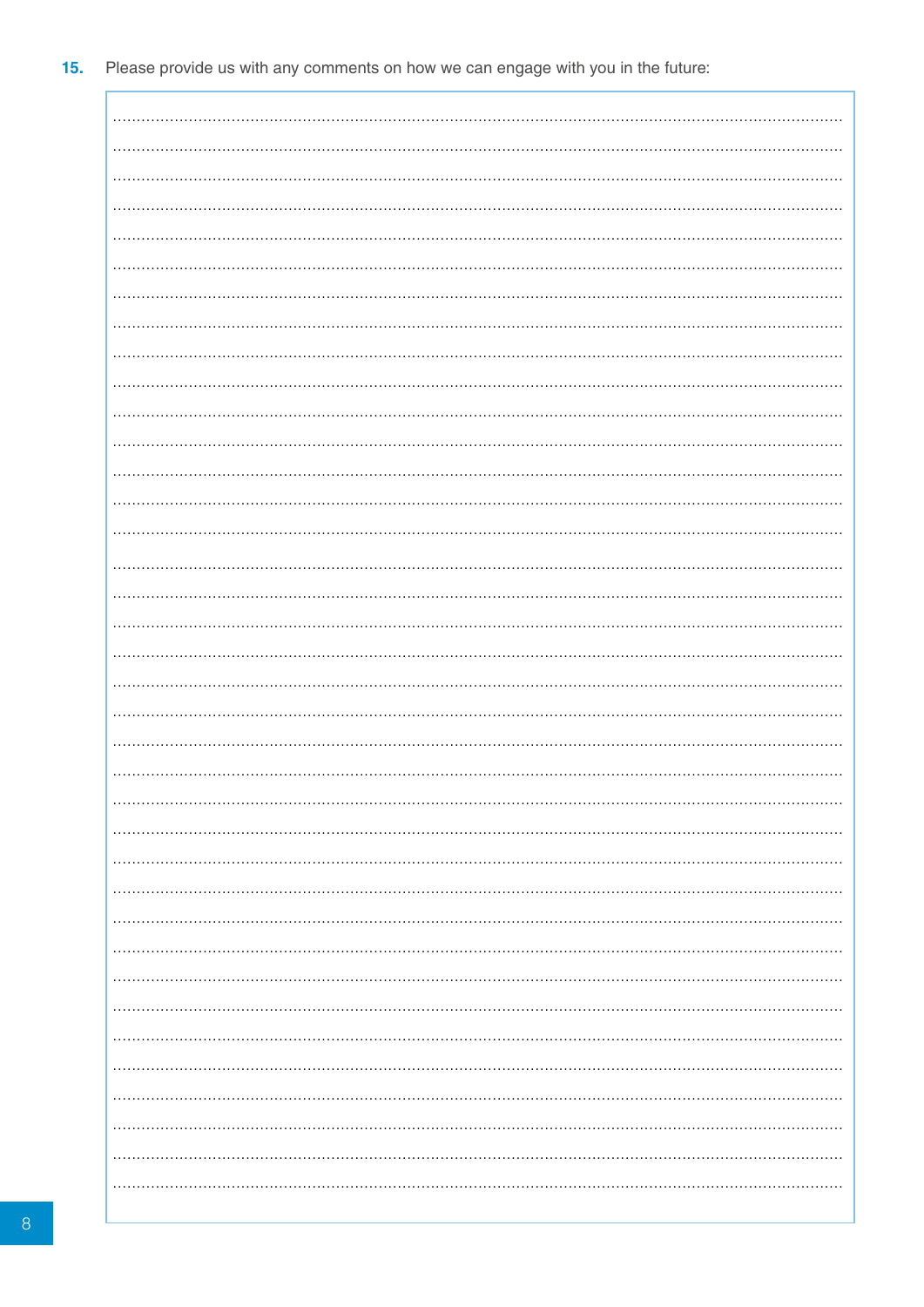Page left blank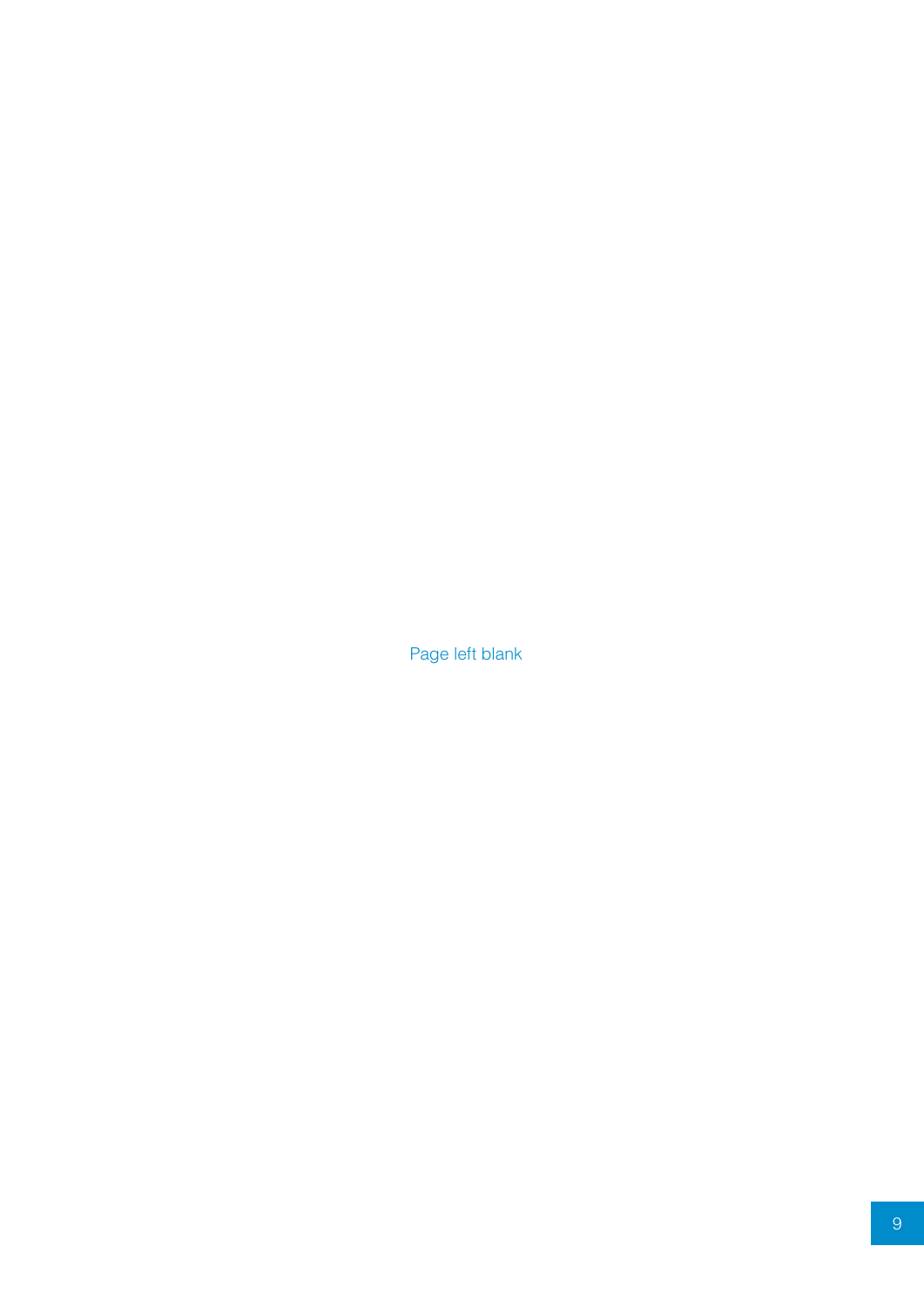Page left blank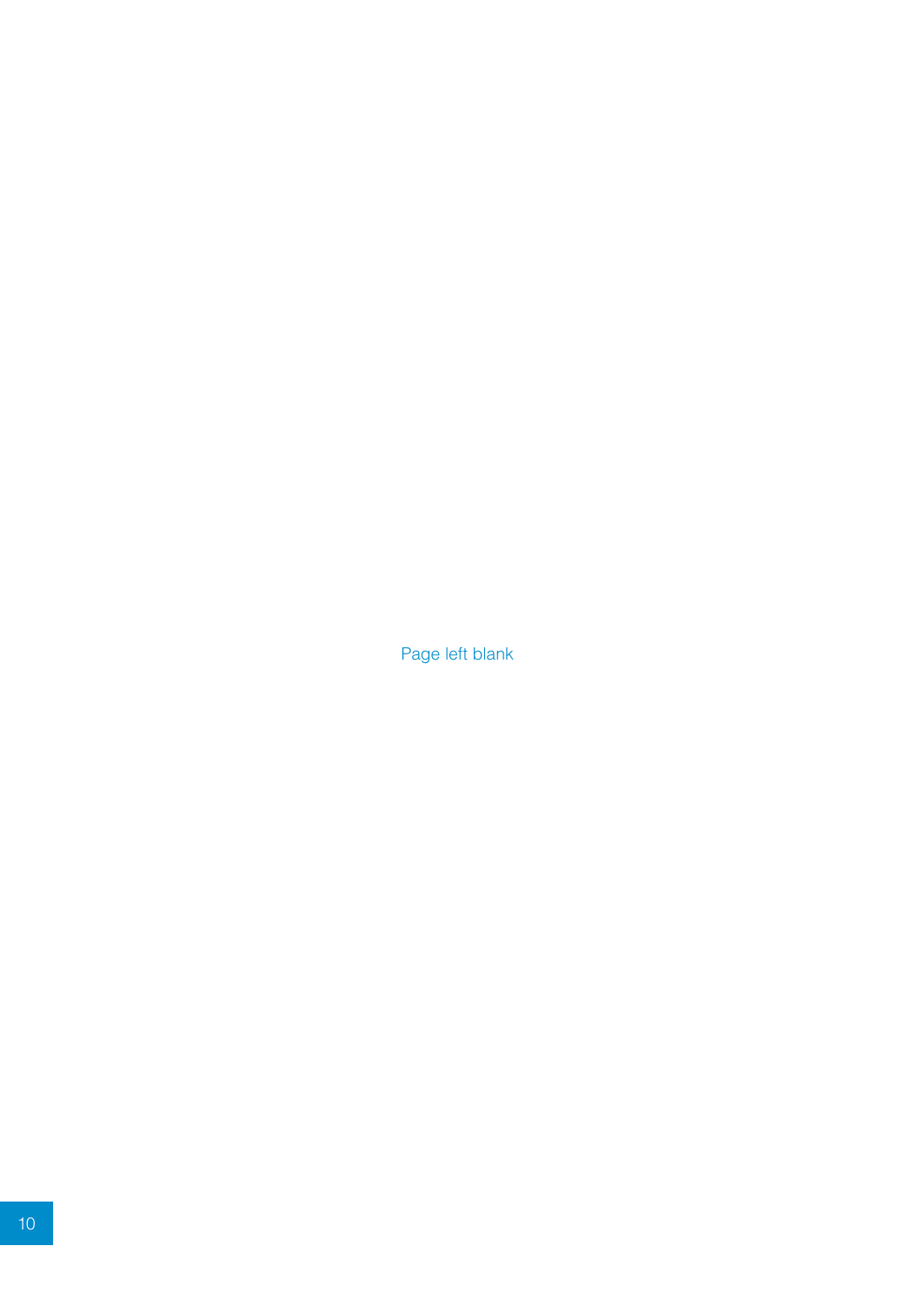Page left blank